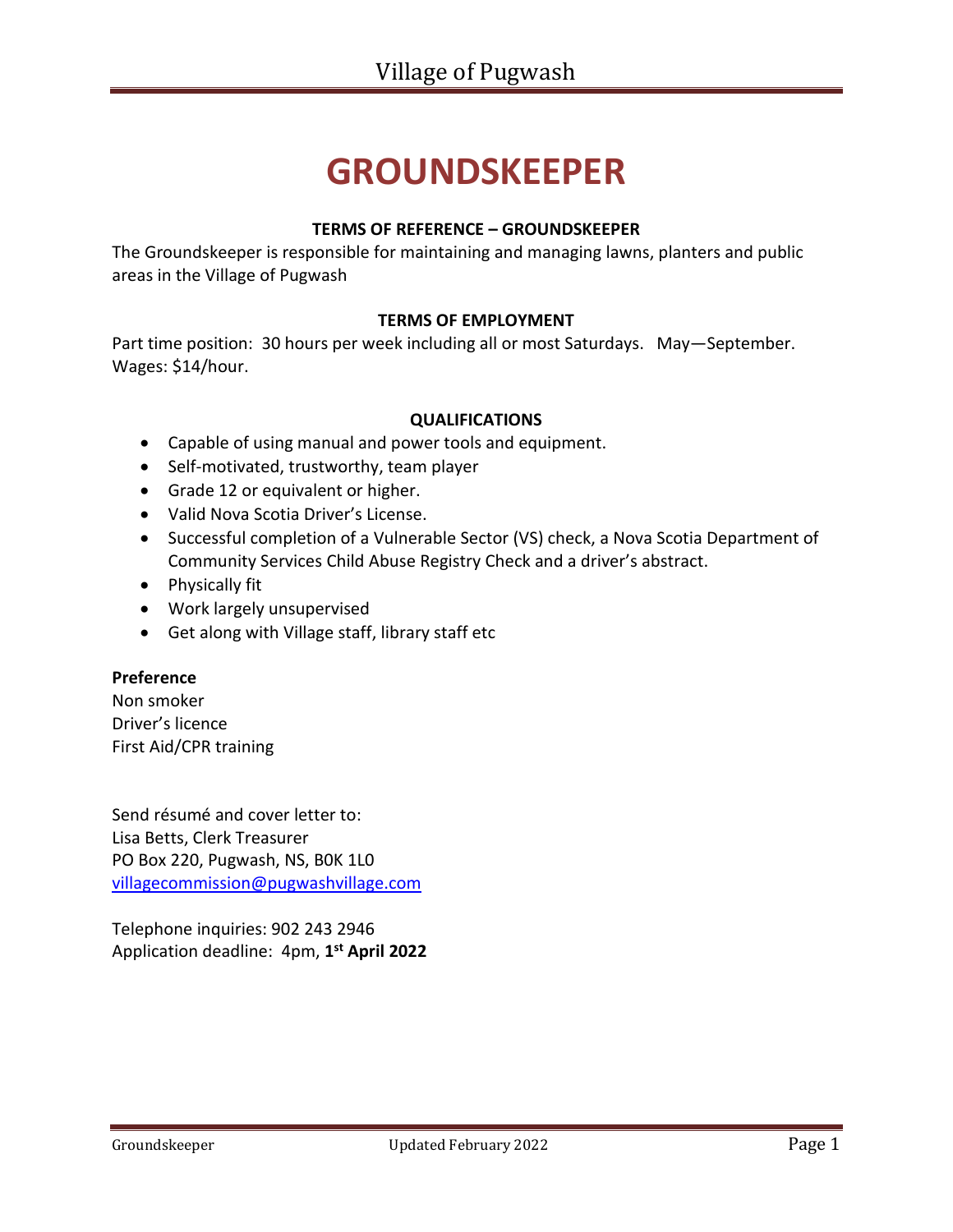### **RESPONSIBILITIES**

- Assist Maintenance employee or gardener when required. Groundskeeping is first priority.
- Grass is to be kept mowed as frequently as weather and growth dictates.
- Weeds to be kept trimmed back.
- Flowers to be watered daily.
- Responsible for the lawns and weed trimming at:
	- o Village Hall
	- o Eaton Park
	- o Farmers' Market
	- o Train station
	- o Cenotaph
	- o Tennis/basketball courts
	- o The old fire hall
	- o Municipal car park
	- o Community garden
	- o Sidewalks
	- o Additional public areas as directed.
- Pick up and dispose of garbage/recycling/compost on these properties and all public areas in the Village. This includes the village owned sidewalks. "Compost" includes dog feces.
- Keep dog litter bag containers supplied with bags.
- Trim back overgrown vegetation encroaching streets or sidewalks as required and/or directed by the Clerk.
- Basic maintenance of mowing and trimming equipment.
- Keep equipment clean, gassed up and maintained ready for next use.
- Assist with preparations for events or festivals as required.
- Report missing items, vandalism or required supplies to Clerk
- Upon instruction from the Clerk, work with other community organizations as projects may occur.
- May be required to work July  $1<sup>st</sup>$  or other holidays.
- Must be available Saturdays for garbage/recycling management and watering.
- Other duties as required by the Clerk.